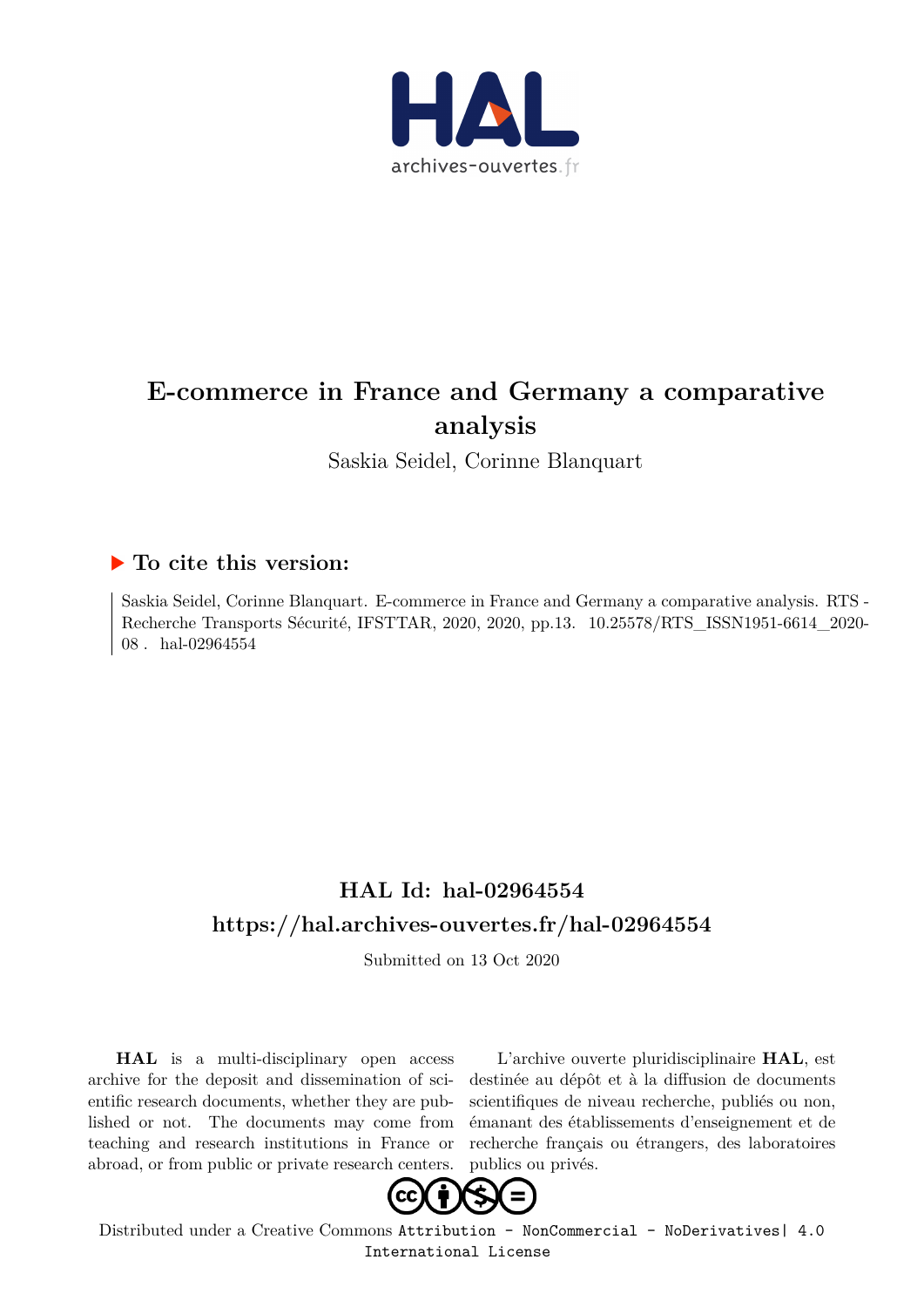

#### **DOSSIER /** *ISSUE*

Pratiques logistiques et enjeux du transport de marchandises : une comparaison franco-allemande *Logistics practices and freight transport challenges: a French-German comparison*

## **E-commerce in France and Germany a comparative analysis**

### **Une analyse comparative de l'e-commerce en France et en Allemagne**

**Saskia Seidel, Corinne Blanquart**

#### © Univ Gustave Eiffel, IFSTTAR 2020

**Résumé** Le commerce électronique a connu une forte croissance au cours des dernières décennies. De nos jours, il n'y a pratiquement aucun produit qui ne puisse être acheté en ligne. Mais comme les ventes en ligne ne réussissent pas pour tous les types d'articles, toutes les succursales ne sont pas affectées de la même manière par le développement du commerce électronique. De plus, selon le type de produit acheté, différentes manipulations de transport sont nécessaires. En outre, nous pouvons trouver différents développements du commerce électronique dans différents pays. Même en comparant les pays voisins, nous pouvons observer des différences. L'objectif de cet article est, sur la base d'une méta-étude, une étude comparative du développement du commerce électronique entre entreprises et consommateurs en France et en Allemagne, en tenant compte du comportement des consommateurs, des vendeurs en ligne et des solutions de transport proposées. Les résultats de l'analyse concernant le comportement du consommateur ont révélé que les livraisons à domicile sont l'option préférée. Néanmoins, nous constatons que les fournisseurs de transport développent des idées pour offrir des solutions de livraison alternatives, également poussés par les vendeurs en ligne qui participent fortement à déterminer et à façonner l'offre de services de livraison.

**Mots clés** commerce électronique, livraisons finales, principaux facteurs, France, Allemagne

German Aerospace Center (DLR), Institute for Transport Research, Rutherfordstr. 2, 12489 Berlin - Germany courriel : saskia.seidel@dlr.de

Corinne BLANOUART  $(\boxtimes)$ AME-SPLOTT, Univ Gustave Eiffel, IFSTTAR, 59650 Villeneuve d'Acsq, France courriel : corinne.blanquart@univ-eiffel.fr

Reçu le 19/06/2017 accepté le 05/12/2018 en ligne 12/10/2020 https://doi.org/10.25578/RTS\_ISSN1951-6614\_2020-08 Cet article est distribué suivant les termes et les conditions de la licence CC-BY-NC-ND 4.0 https://creativecommons.org/licenses/by-nc-nd/4.0/deed.fr

**Abstract** E-commerce experienced strong growth in the last decades. Nowadays, there is hardly any product which cannot be purchased online. But as online sales are not successful for all types of articles, not all retail branches are affected in the same way by the development of e-commerce. Furthermore, depending on the type of purchased product different transport handling is required. Moreover we can find different developments of e-commerce in various countries. Even comparing neighbouring countries we can observe differences. The aim of the paper is, on a basis of a meta-study, a comparative study of the development of business-to-consumer e-commerce in France and Germany considering also consumer behaviour, online sellers as well as offered transport solutions. The results of the analysis regarding consumer behaviour revealed that home deliveries are the preferred option. Nevertheless we see that transport providers develop ideas to offer alternative delivery solutions, also pushed by online sellers who strongly participate in determine and shaping the offer of delivery services.

**Key words** e-commerce, final deliveries, drivers, France, Germany

#### **1. Introduction**

 $E$ -commerce<sup>1</sup> is a dynamic market with ongoing changes. The dynamic is among others characterized by (global) sales growth, new offers of products and services, changing vendors and vendors who reposition themselves on the market. As the development has an impact on numerous fields, e.g. on the structure of the retail market,

<sup>1.</sup> The term "e-commerce" refers to online closed contracts, where services or goods are sold. This can take place between firms (B2B), between businesses and consumers (B2C) or between consumers (C2C). In this article we focus on B2C e-commerce.



Saskia SEIDEL (⊠)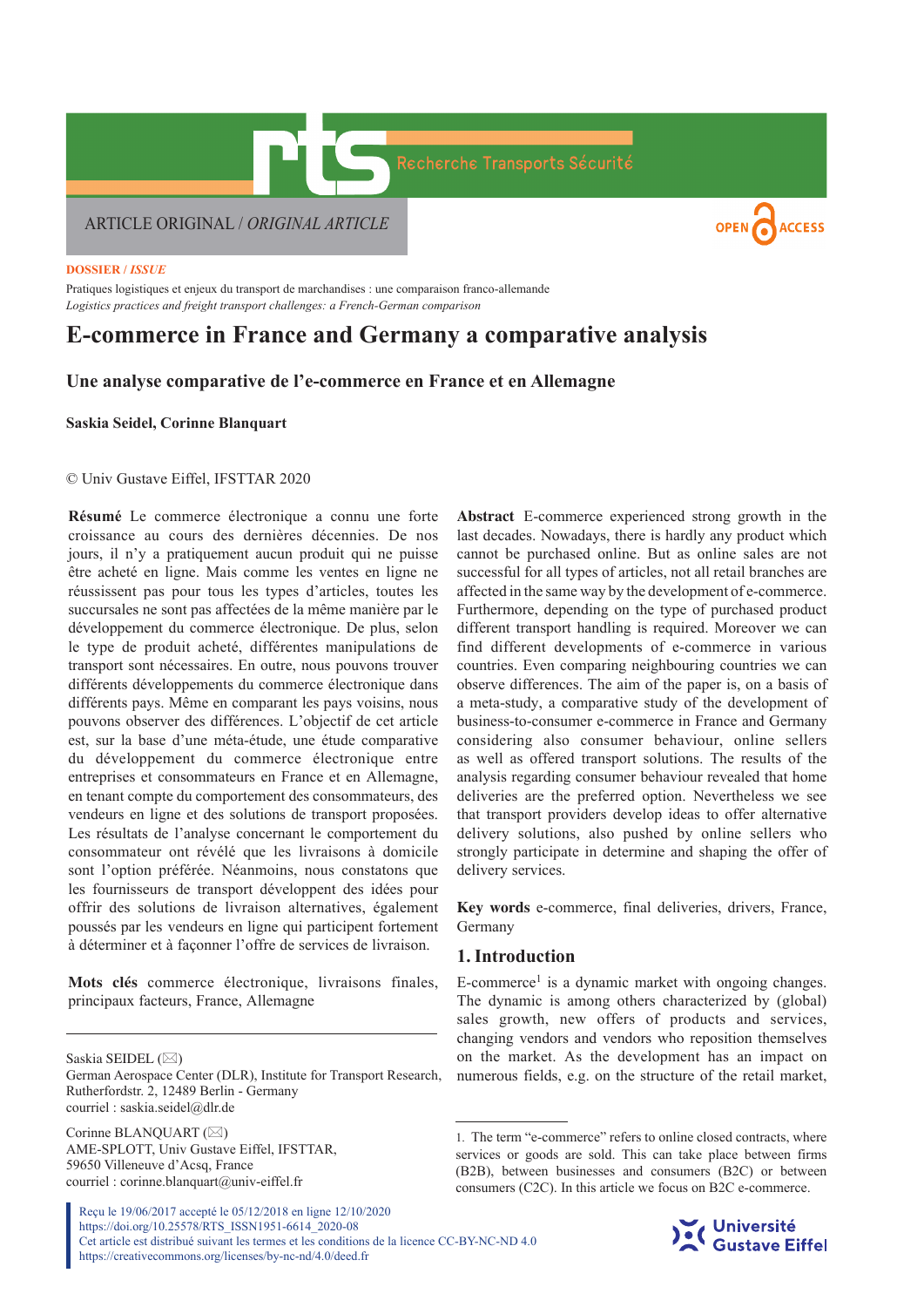consequences for the supply chain, traffic flows in cities but also consumer behaviour, it is of interest for multiple disciplines and approached from various perspectives in different surveys. The authors have been on the lookout for a comprehensive paper summarising the developments on the European, i.e. French and German, e-commerce market, the drivers for the development and consequences for transport mobility.

With regard to consumer habits there are studies focusing on consumer shopping experience and attitudes on return of items and unplanned purchases [1; 2; 3]. Also e-commerce and its consequences on transport have been studied since several years. The analyses tackle different aspects like the impacts on structural changes in the entire logistics [4], changes in supply chain [5], different e-commerce strategies and consequences on urban logistics [6] just to mention some. In context with urban logistics the pooling of flows business to consumer (B2C) logistics performance in cities [7], different strategies and new delivery solutions are analysed [8; 9]. There are also studies considering the development of new formats of collecting points, i.e. the emergence of "drives" [10; 5]. Also the consequences of online buying on consumer mobility are tried to clarify by some researchers [11; 12]. Although several works deal with various aspects of e-commerce there is no general paper providing an overview and looking at main drivers of the e-commerce development. There are also few papers that consider e-commerce developments and compare transport solutions in different countries [9]. Some papers compare developments in different markets but focus on specific branches, e.g. on e-grocery [5]. The aim of this paper is to capture the latest developments in the e-commerce market in France and Germany, to identify the (main) drivers, and to compare different transport solutions.

#### **2. Methodology**

Using the examples of France and Germany the paper aims to analyse the current e-commerce situation, focussing on the following questions: What are the main drivers behind e-commerce and trends in this field? Which transport solutions are there? What are the future trends in the field of e-commerce? The different realisation conditions of e-commerce also depending on product as well as on consumer behaviour will be explained by using the case studies of France and Germany. In some parts, where data is available, also other European countries like United Kingdom, which is the European country with highest online sales, will be used for comparison.

For being able to describe the development in European e-commerce and the future trends best a literature study was conducted. As there are few peer-reviewed articles describing the latest developments also newspaper articles, available statistics, corporate reports as well as other grey literature were collected and sighted. Therefore this paper represents a meta-study aiming at giving an update and overview of the latest developments in the French and German e-commerce market, the drivers and consequences for transport.

In order to o assess the situation in e-commerce best the analysis was structured to the following sub-topics: general development, incl. general and segment specific sales performance, consumer, deliveries and market players (vendors having an online shop).

Throughout the collection of data the authors experienced some limitations and difficulties as official data on the topic is rare. Most available data regarding e-commerce is published by (online) retail associations or business consulting which consolidate data from corporate reports or from extrapolations. Also data that relate to deliveries, i.e. national parcel flows, represent a barrier. A further obstacle is that it can be assumed that there are national differences in data gathering methods as well as in definitions. In order to meet same definitions it was therefore prioritised to consider European e-commerce associations' surveys when they have been available.

The paper compromises five parts. In order to approach the topic, in a first step the development of e-commerce will be presented on the basis of available data<sup>2</sup>. In a second step the consumer side will be illuminated in terms of shopping preferences and shopping habits. In section 4 we take a look on the volume of shipments and examine the delivery systems in Germany and France. In section 5 we devote to online sellers where we can find the biggest dynamics of the market. Finally, in the conclusion, we summarise our findings and give an outlook on future developments.

#### **3. Results of research**

#### **3.1. Development of e-commerce**

Online shopping is enjoying increasing popularity and so e-commerce has recorded strong growth worldwide in recent years. The trend becomes apparent via different figures, such as growing number of online shoppers, growing e-commerce turnover or the online spending per capita/share of GDP per capita. The developed markets for e-commerce share the attributes high spread of IT

<sup>2.</sup> At this point it should be mentioned that consistent numbers for e-commerce are hard to find as numbers differ due to different reasons. First of all not all companies are transparent regarding their online sales, so often turnover of companies are estimated and the definition of online sales can differ. Another difficulty is that some statistics account only physical goods (not all consider B2C, C2C, and B2B) others also consider services sold online. Also many statistics do not declare what figures have been taken into account or excluded.

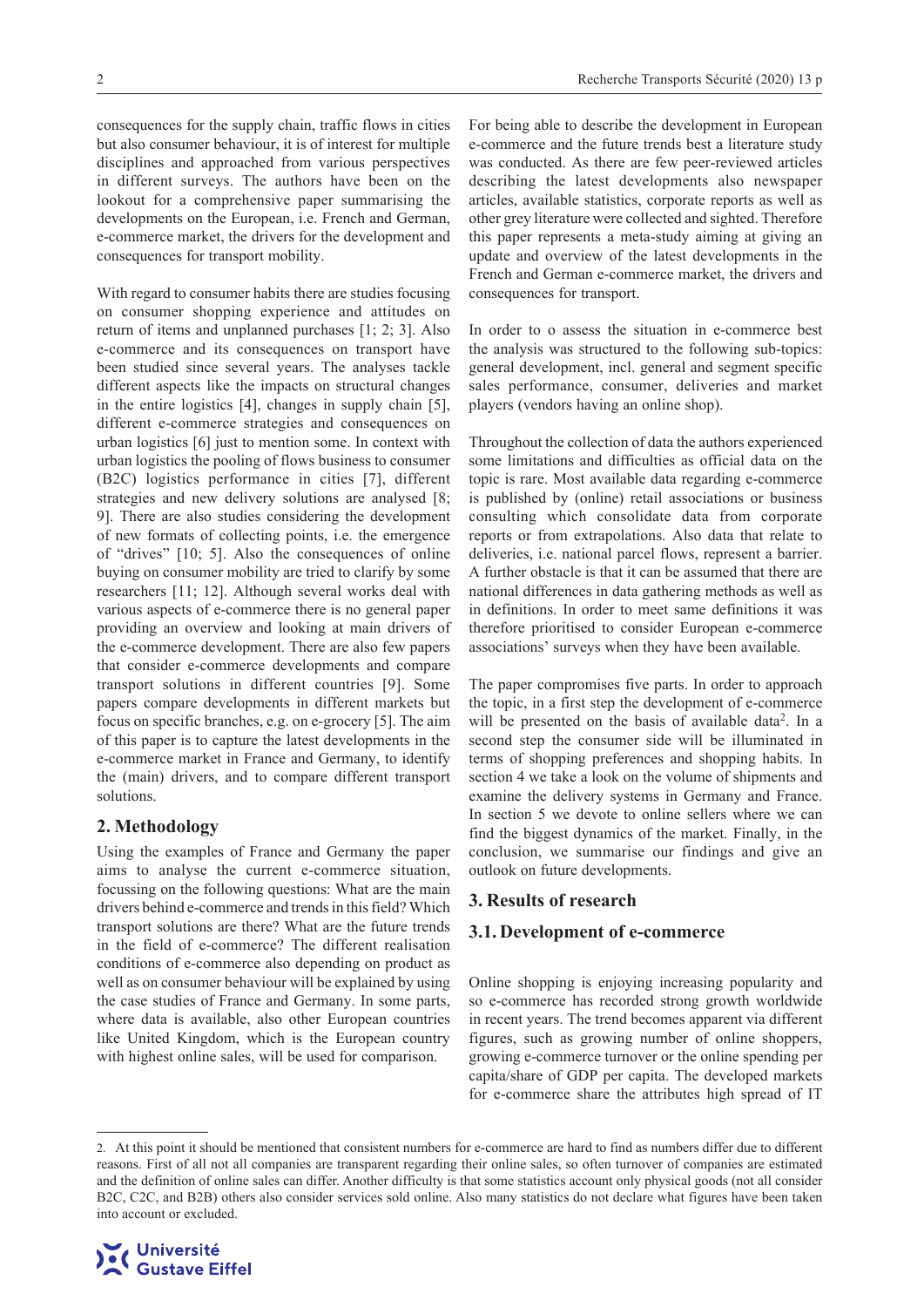systems such as laptops or smartphones, high rates of internet penetration ( $> 70\%$ ) and low internet costs [13].

The beginning of e-commerce started in the mid ninety's with the start of the very first online search engines and the creation of online companies in 1995 [14]. One of the very first online platforms has been amazon.com which started with the selling of books and the online auctioneer ebay. In the year 2000 about 9.7 % of all German consumers did even once an online purchase; one year later the business-to-consumer (B2C) online turnover amount to 4.3 million  $\epsilon$  in Germany [14].

In 2015 296 million Europeans, which represent 43 % of all European inhabitants, were shopping online [15]. United Kingdom (UK), France, and Germany represent the largest European e-commerce markets. In these three countries, a strong growth of online shoppers can be recorded in the last years. Whereas in 2013 about 60 % of all German consumers<sup>3</sup> were shopping online, ECommerce Europe [15] recorded already 73 % in 2015. A similar picture can be recorded in France, 44%

of all French consumers shopped online in 2013 and already 66 % in 2015. In the same year, about 81 % of all consumers shopped online in the United Kingdom. A further growing can be expected also in terms of online turnover.

The UK, France, and Germany are Europe-wide leading the sales statistics (see table 1). Their sales, amounting to 281.7 bn  $\epsilon$ , represent 62 % of the total European B2C e-commerce sector in 2015. In Europe, the total amount of money spent online were 455.3 bn  $\epsilon$  in 2015 [15; 16]. In 2017, 534 bn  $\epsilon$  turnover were recorded in Europe when considering not only online purchased goods but also services [17]. ECommerce Europe predicts a further annual growth for online turnover in Europe of around 12 % for the coming years. This assumption seems realistic as looking on the overall development it can be stated that with the growing spread of internet access and the online presence of retailers not only for information purpose but having online shops – also the use of online shopping and though the familiarity with digital shopping grows.

| <b>State</b>      | <b>Population in</b><br><b>Million people</b> | Online<br>shoppers<br>(million) | Online<br>and mail-order<br>turnover in bn $\epsilon$ |       | Online<br>turnover<br>per capita $(\epsilon)$ |       | <b>GDP</b> per<br>capita $(\epsilon)$ |        | Online<br>spending per<br>capita - share of<br><b>GDP</b> per capita |      |                   |
|-------------------|-----------------------------------------------|---------------------------------|-------------------------------------------------------|-------|-----------------------------------------------|-------|---------------------------------------|--------|----------------------------------------------------------------------|------|-------------------|
|                   |                                               | 2015                            | 2011                                                  | 2015  | 2016                                          | 2011  | 2015                                  | 2011   | 2015                                                                 | 2011 | 2015              |
| United<br>Kingdom | 64.9                                          | 43.4                            | 78.6                                                  | 157.1 | 173.7                                         | 1,248 | 2,420                                 | 25,600 | 39,400                                                               | 4.5% | 6.1%              |
| France            | 66.4                                          | 36.0                            | 37.7                                                  | 64.9  | 71.4                                          | 577   | 977                                   | 27,900 | 32,900                                                               | 1.9% | $3.0\%$           |
| Germany           | 81.2                                          | 51.6                            | 35.4                                                  | 59.7  | 66.9                                          | 433   | 735                                   | 30,600 | 37,156                                                               | 1.4% |                   |
| Russia            | 146.3                                         | 30.0                            |                                                       | 20.5  |                                               |       | 140                                   | 31,700 |                                                                      |      | $1.4\%$<br>(2014) |
| Spain             | 46.4                                          | 16.6                            | 16.9<br>(2014)                                        | 18.2  | 21.0                                          |       | 392                                   |        |                                                                      |      | $1.6\%$<br>(2014) |
| Italy             | 60.8                                          | 17.7                            | 13.3<br>(2014)                                        | 16.6  | 19.1                                          |       | 273                                   |        |                                                                      |      | 0.82%<br>(2014)   |
| Netherlands       | 16.9                                          | 12.9                            | 12.9<br>(2013)                                        | 16.1  |                                               |       | 952                                   |        | 40,000                                                               |      | 2.4%              |

**Table 1.** E-commerce (B2C) facts in different European countries

source: Eurostat 2013, ECommerce Europe 2015 ; 2016a, Destatis, FEVAD

In 2014, e-commerce with physical goods represents around 7 % of the turnover of the French and German retail market with rising tendency [18, 19]. Considering only non-food retail, e-commerce turnover accounts even for about 20% of German retail sales.

Around 53% of the e-commerce turnover is made with physical goods which has generated significant demand for dedicated delivery services to the end consumer [9; 20]. Postal services in different countries reported that an increasing fragmentation of shipments in the "last mile" were recorded [21; 22; 9]. Nevertheless,

available data on volume and frequency of e-shopping for physical goods as well as data on parcel flows are short in supply which makes a comparison between countries difficult [9]. Also the data for retracing the impact of online purchased goods on the development of parcel flow is poor. In chapter 3.3 the deliveries will be examined on the basis of available data.

Looking on business-to-business (B2B) e-commerce sales turnover is considerably higher than B2C (Germany 870 bn  $\epsilon$ , UK 658 bn  $\epsilon$ , 485 bn  $\epsilon$  [16]). The electronic purchases are due to the use of EDI quite common in

<sup>3.</sup> Ecommerce Europe reference is here: Consumer = Person older than 15 years. In figures: France about 54 million people >15 years; Germany 70.7 million people over the age of 15 years.

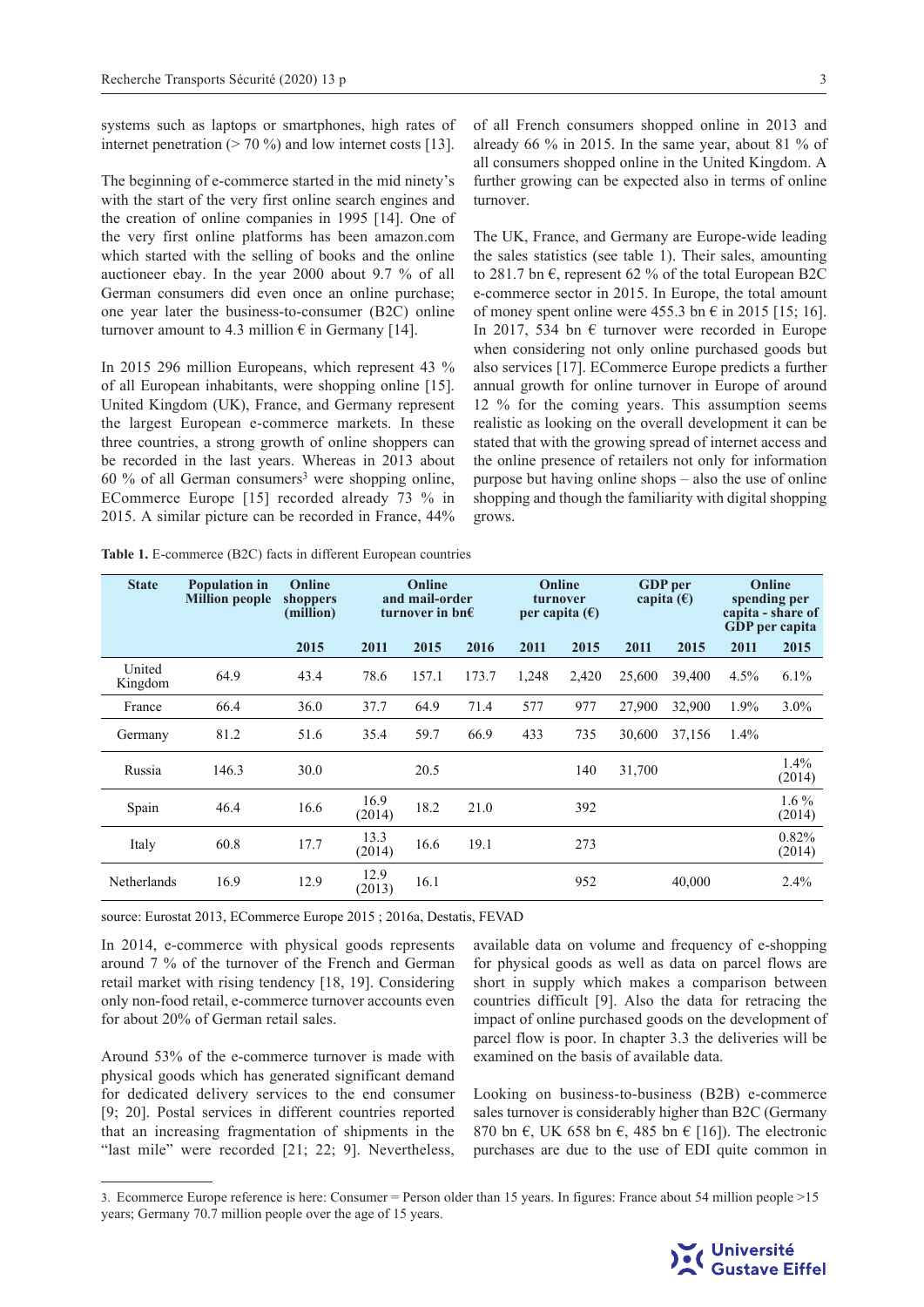large companies but are also made by smaller ones. According to Fevad (Fédération E-commerce at vente à distance) [16] most B2B digital purchase are spend for travel and transport (53 %). The impact of digital B2B purchases on parcel deliveries will not be examined in the following as we focus on B2C e-commerce.

#### **3.2. Consumer behaviour**

Europe's online spending continues to increase at a rapid pace. Fevad just announced that the turnover in e-commerce has reached 81.7 bn  $\epsilon$  in 2017 in France [23]. This means an increase of more than 14 % compared to online spending in 2016. The fast growing of turnover and dissemination of online shopping is not surprising as with a growing number of internet penetration also the number of e-shoppers rises. Moreover, with the increasing spread of smartphones it is possible to shop online everywhere, also on the way. Initially smartphones and tablets were primarily used for information searches, today, the number of mobile shoppers rises. In face of this development many online providers offer an optimised website for mobile orders. According to Händlerbund and Statista, 8.8bn  $\epsilon$  were made via mobile commerce (m-commerce) in Germany in 2015 [24]. The other way around considering the percentage of all online orders, about 24% of online orders were made via smartphone or tablet in Germany [25]. Also in France, the use of m-commerce is increasing. In 2015 11%, which corresponds 6.4 bn  $\epsilon$ , of all online purchases were made via m-commerce [16]. In 2016 already 16% of French e-commerce turnover was made by a purchase via a smartphone. All together 9.3 million French people stated that they have made a purchase from their smartphone [26].

In the United Kingdom the mobile commerce is also gaining ground, in 2015 about 33.3 % of all internet sales have been m-commerce sales [27].

An analysis of all transactions made via a global payment platform revealed a further increasing since 2015. According to extrapolation from their statistics, worldwide 52 % of all online shopping is made via mobile devices in 2017. The share in France and Germany amounted to 49.7% and 41.5 % [28].

These changes in consumption habits have an influence on mobility. Online ordering enabled that the shopping experience as an out of home activity became also an indoor activity (not only dependent on catalogues). With the emergence of m-commerce boundaries increasingly blur. Consumers do not longer switch from channel to channel, but can use online and offline channels at the same time.

Looking on overall mobility behavior the assumptions that online shopping substitute the number of trips are not verified: even if some physical displacements will

actually be removed, others will be generated so that only accounting considerations (more or fewer trips) are futile [12; 29;30]. Thus e-commerce may replace physical shopping habits but by making trips for other purposes overall traffic could be increased. In this context it should also be considered that effects on mobility behavior cannot be derived directly as trips are not only made for economic but also for social reasons. Thus for making substantiated statements a differentiated consideration would be necessary. Due to returned parcels additional trips may arise.

#### **E-shopper spending and shopping preferences**

Three quarter of German shoppers, aged 21 or younger, prefer both a physical and online shopping experience, a similar picture can be expected for most other consumer groups. Some products a likely bought online, others in shops. The share of e-commerce goods in retail goods in general is lower than 10% (only UK 15 %). Only for some specific products, consumers are looking on a priority basis in the internet (e.g. Leisure GPS, Drones) so that online sales value is for these products clearly above 50 % in some countries [24].

In general, online sales largely differ by category. In France, looking on the type of products which are sold we find most of the spending for clothing (57%) followed by cultural products (48 %), footwear (37 %), and travel/ tourism (36 %). Also in Germany clothing is high ranked, approximately one third of the online turnover is made in the clothing sector [18] and accounts for more than 18 % of all parcels [31].

Considering only the categories of purchases that imply physical deliveries, clothing, and shoes as well as media and entertainment (e.g. DVD, Blu-ray, CD etc.) are most popular in Europe. In the Netherlands and Germany the product group "information technology" (contains IT hardware, computer software, USB Sticks, DVD recordable etc.) also records high sales. While the homeware, food and drink, and electronics sectors perform worse. In other words, European consumers are more likely to buy clothes, shoes, or electronic equipment online. Other types of product, such as groceries, toys, and medicine are less commonly bought online. The biggest European online grocery market is UK, followed by France. In UK, 5.5 % of all grocery shopping are made online [32] whereas in France 3% of all grocery turnover is made online. In Germany, only 0.8% of the grocery turnover is made online in 2015 [33]. But fast moving consumer goods (FMCG) such as soft drinks and food can be considered as one of the fastest growing products. According to the German E-Commerce and Distance Selling Trade Association, behv [25], FMCG have a share of 13.48% with around 3.22 bn  $\epsilon$  in Germany. The differences in the success of online groceries can among others be traced back to different market structures in the

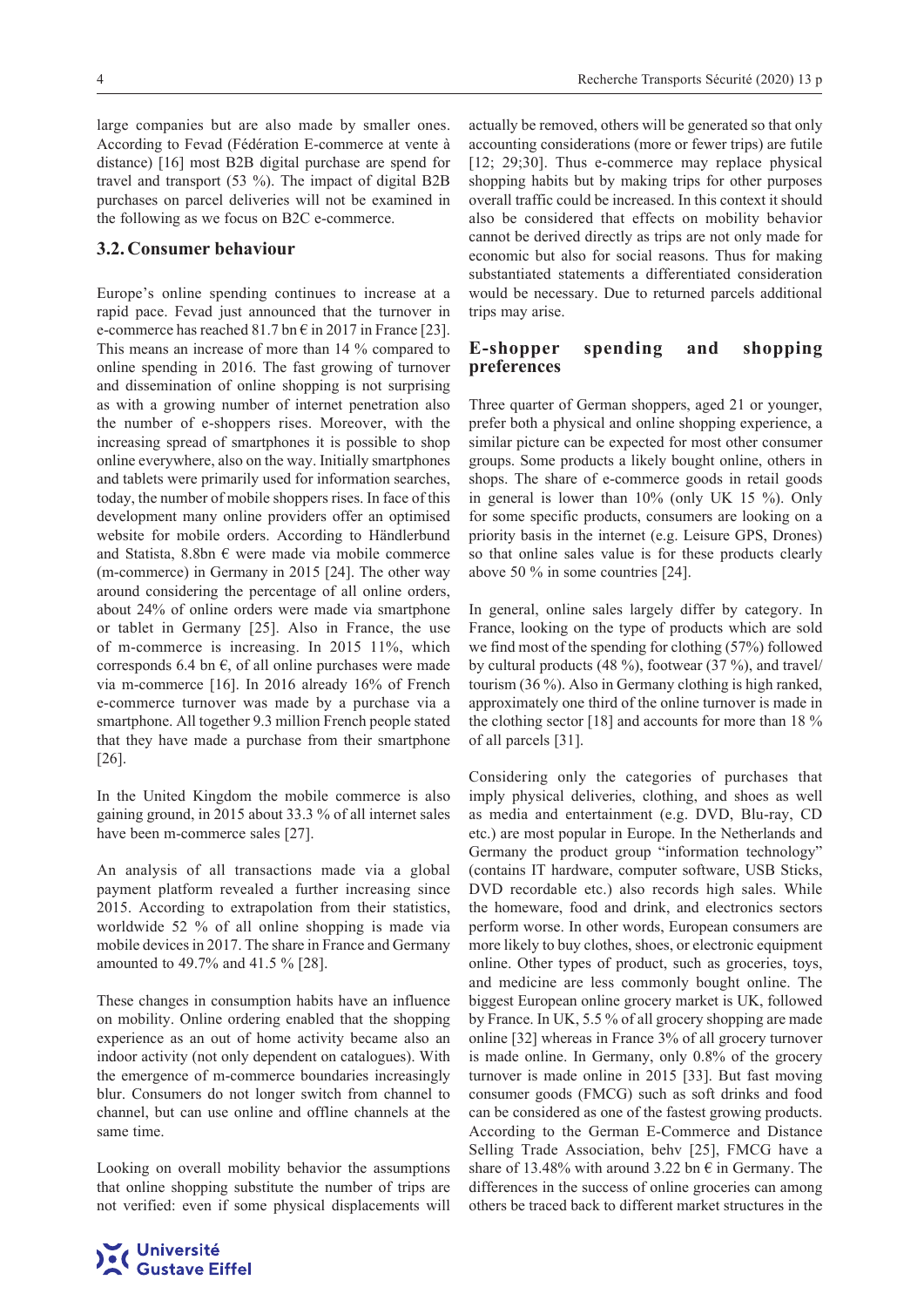countries, i.e. share of discounters, size and density of grocery stores [5].

The average spending by e-shopper are  $3,625 \in \mathbb{R}$  in the United Kingdom 1,780  $\epsilon$  in France, and 1,157 $\epsilon$  in Germany in 2015 [15]. In these figures expenses for services are included.

In Germany a study was carried out, which considered the online order frequency of e-shoppers. The study findings revealed that 41 % of e-shoppers order at least once a month online, around 22 % order at least once every two weeks, 19% order at least once a week or even more and around 18% order every 3 month or less often goods online [25]. The most important criteria for shopping online are easy return of goods, low shipping costs and fast delivery service [15; 34] The UPS survey revealed that while most consumers expect to see a range of shipping options, 60 % of European shoppers expect two days transit until receiving their product; in the UK even six in ten expect a next-day delivery [35]*.*

The payment preference differs in various countries. Despite an increasing share of payments via EC card, Germany is, with around 51% payment in cash, a very cash oriented country at POS. According to consumer surveys the favourite online payment is PayPal even though in 2017 most online payments are made on account, followed by direct debit and only then PayPal (survey with online traders) [36]. Whereas 30 % of all German online orders are made on account, French customers pay their products before they receive their products [9]. In 2015, 80 % of all French consumers used their credit/bank card to pay the purchased product [16]. A reason for the difference in methods of payment could be that German consumers may be more worried about data misuse or may want to reserve the right to easily return the ordered articles.

#### **Returns**

In most countries, more than half of all online shoppers said they have returned an online purchased good [37]. The situation in France and Germany differs with 57 % and 77 % in terms of returned parcels. Even though there are no official numbers and only estimated figures, it is commonly known that the rate of returns is quite high in Germany. A German distributor survey from behv revealed that more than a third of interviewed distributors have an average return rate of over 20 %. The rate for some product groups, i.e. for clothing with about 40 %, is even higher [38]. Some fashion retailers even claim that about 70 % of women's fashion is returned [39]. University of Bamberg estimates the number of returned shipments in 2012 for about 286 million in Germany, which would mean that about 28% of all B2C shipments in 2012 would have been returned parcels [40]. The high rate of returned goods is favoured as most returns are free of charge in Germany. Also purchases on account - which means a payment has to be done within two weeks after receiving the product - may favour returns. A study revealed that many consumers order knowingly more fashion products than needed so called "intentional returns", e.g. multiple items in different sizes or colours are often ordered from the outset [41]. The ordering behaviour results in high volumes of deliveries and returns for the fashion segment.

In France returns numbers are with overall at six per cent comparably low, but rises up to 20 % in some specific retail categories, such as fashion.

Looking into other European markets, like UK the estimated number for returned fashion items is with about 25 % also quite high [39; 42]. About 20bn£ (converted 23 bn  $\epsilon$ ) per year are estimated for returned items bought over the internet [39]. Despite the high costs, companies are cautious about the cost of returns and see it as a necessary evil for securing online sales. But there are some retailers who try to face the return problem, e.g. by setting up an account for return quotas: if the customers' return quota is low the return is for free – if a certain percentage is achieved there are expenses for the return. An UPS survey of 2016 even revealed that there are consumers who review returns polices before purchasing an item and about 81% would be likely to complete their purchase if free store returns were in place or a free prepaid label was provided by the trader [33].

#### **3.3. Deliveries**

Unlike traditional store shopping, online purchased items need to be transported to the customer. Thus the growing share of online purchases is reflected in strong growth in the CEP (courier express parcel service) market as e-commerce of physical goods generates demand for dedicated end-user delivery services. Beside the B2C business, CEP captures the B2B and C2C (consumer-toconsumer) area. In the last years the B2C segment grew enormously so that today it could be considered as the most important segment of the CEP sector.

The Ecommerce report estimates the number of send out parcels for B2C for about 4.2 bn in 2015 in Europe and expects a further increasing, whereas the figures for parcels differ extremely in various countries [15]. Fevad estimates that around 450 million parcels have been send out in France in 2015 [16]. There are around 2 500 delivery vans making 376 000 shipments per day in Berlin only according to a study of the German international express association [43]. The total volume of mail in Germany in the CEP market rose by 74 % between 2000 and 2015 to 2.95bn, of which around four out of five consignments were packages/parcels (see figure 2). The share of B2C grew from 45 % in 2009 up to 56 % in 2015 [43]. A further increase can be recorded since then; in 2017 3.35bn parcels were transported in Germany [44].

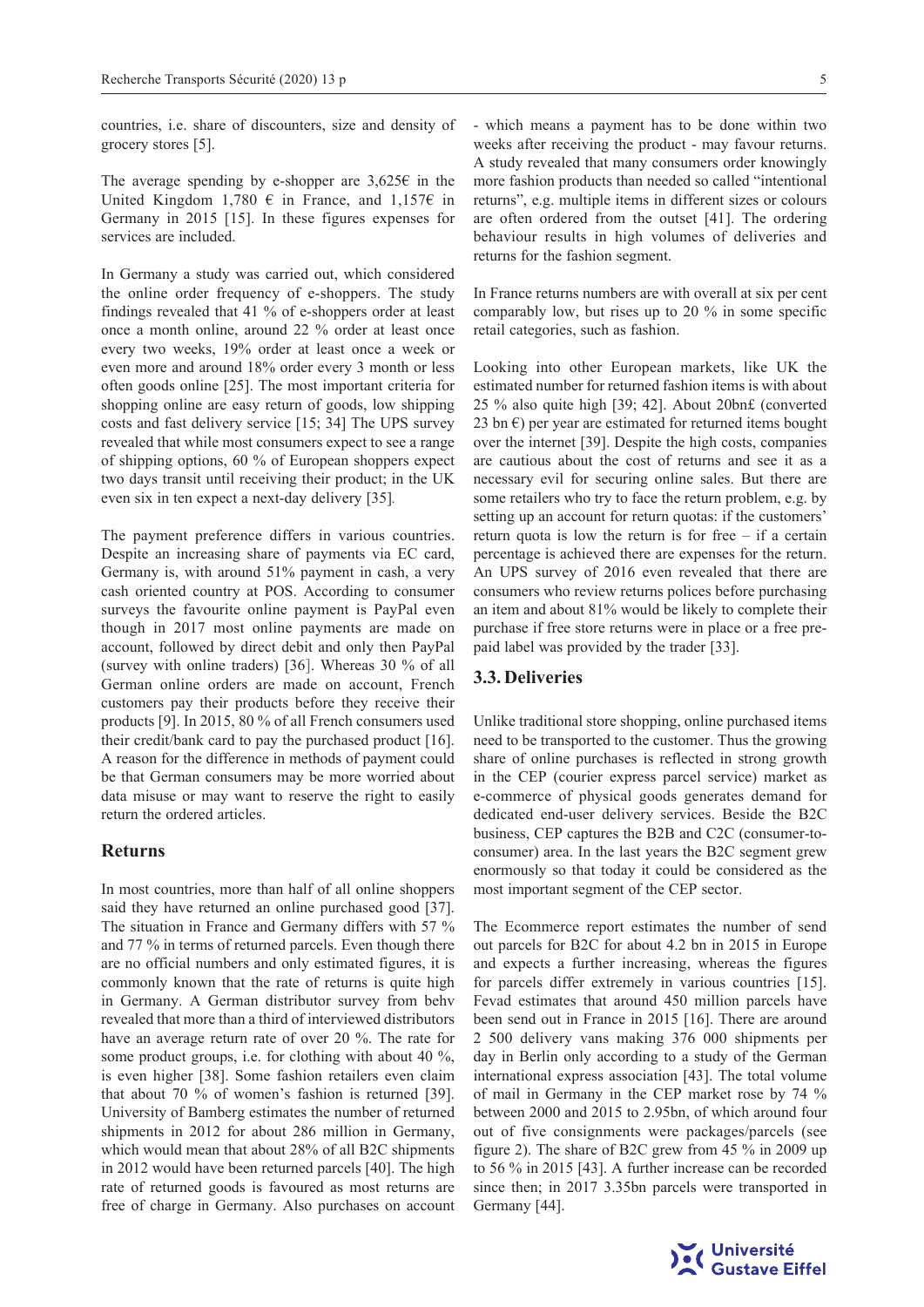

**Figure 1.** Development of shipment volume in Germany in million parcels 2000-2017 source : [BIEK 2018](http://www.biek.de/index.php/pressemitteilung_detailansicht/items/kep-studie-2016.html)

CEP companies expect a further growth of the consignments by 6.4 % per year to just fewer than 3.8bn consignments by 2019. Considering that B2C had a share of 56 %, about 1.65bn parcels were sent out in Germany in 2015. The high number of sent out parcels in Germany can maybe among others be explained by high rate of returns in fashion sector (see section 3-1, 3-2). But there are also studies like a study of MRU which estimates that (only) around 7 % of all send out parcels in Germany have been returns [31].

Though, the reasons for the huge difference in numbers of shipment volume in various countries become not apparent via numbers. Hence, further research is needed to clarify and answer the question of big differences.

Looking on delivery times, Fevad published a figure which states that it takes on average about 5.3 days from the product order to receiving the product [16]. In Germany most service providers make, after receiving the product from the seller, the delivery in one or two days; so that the delivery time is in particular depending on the availability at the warehouse and the processing of order.

#### **Who is making the deliveries?**

The success of e-commerce business is often strongly related to the ability to offer efficient and effective delivery to the customer, i.e. "last mile delivery" [42]. Therefore most e-commerce businesses fall back to delivery services with existing networks. The biggest delivery services in Germany are DHL, DPD, UPS, GLS and Hermes whereas DHL has with around 45.4% the highest share in the CEP-market in 2017 [46]. Considering only B2C, BdKEP estimates the share of DHL with 69 % of the B2C turnover and 57% share of B2C deliveries even higher. Hermes is with 23 % of the turnover and 30 % of send all parcels the second largest transport provider. DPD and UPS have with around 5 % and 3 % a quite low market share [47].

Beside LaPoste which offers the two services Colissimo (main service) and Chronopost (express service) TNT, DHL and UPS are the biggest transport service providers in France. Smaller service providers are among others Transoflex or Liefery in Germany or Geodis and Mory Ducros in France.

In the respect of transport, e-grocery has a kind of special position. A German survey revealed that 26 of 35 interviewed companies use their own vehicles for the delivery of online ordered groceries to consumers [48]. Only for German-wide deliveries national transport service providers are used; above all DHL, which has due to an own online grocery website experience in shipping fresh products to consumers. The transport with companies' own vehicles are mostly done with cooled vans whereas the deliveries via transport providers are made primarily with cooling elements.

#### **Destination of delivery**

Deliveries are not always successful at first try; to avoid deliveries which fail on the first attempt many transport operators are developing ideas to improve delivery quotes. Automated parcel stations (APS) so called 'packstation' and pick-up points (PP), which are stores providing parcel drop-off and pick-up services, have been fast-growing solutions for final delivery location [9]. Since 2012 the number of PP remains more or less static in France and Germany (see table 2).

As successful deliveries are also on the agenda of online sellers many delivery solutions are developed in cooperation with them (see section 3.4). New alternative delivery options may affect places, like delivery to the trunk of the consumers' car or a direct delivery into the consumers' apartment (vision of Amazon), or include temporal optimization solutions like for example the offer of time window delivery, same-day or next-daydelivery services.

The acceptance of some of these alternative offers is analysed in different surveys. In France, Fevad conducted a survey where consumers were asked to answer questions regarding their received deliveries in the last six month: 86 % of the buyers received delivery straight to their door (home delivery), 65 % used a delivery service to a pick-up point, 25 % used withdrawals or release in the brand's store, another 25 % received their parcel via a post offices, and 12% got a delivery to their workplace [16].

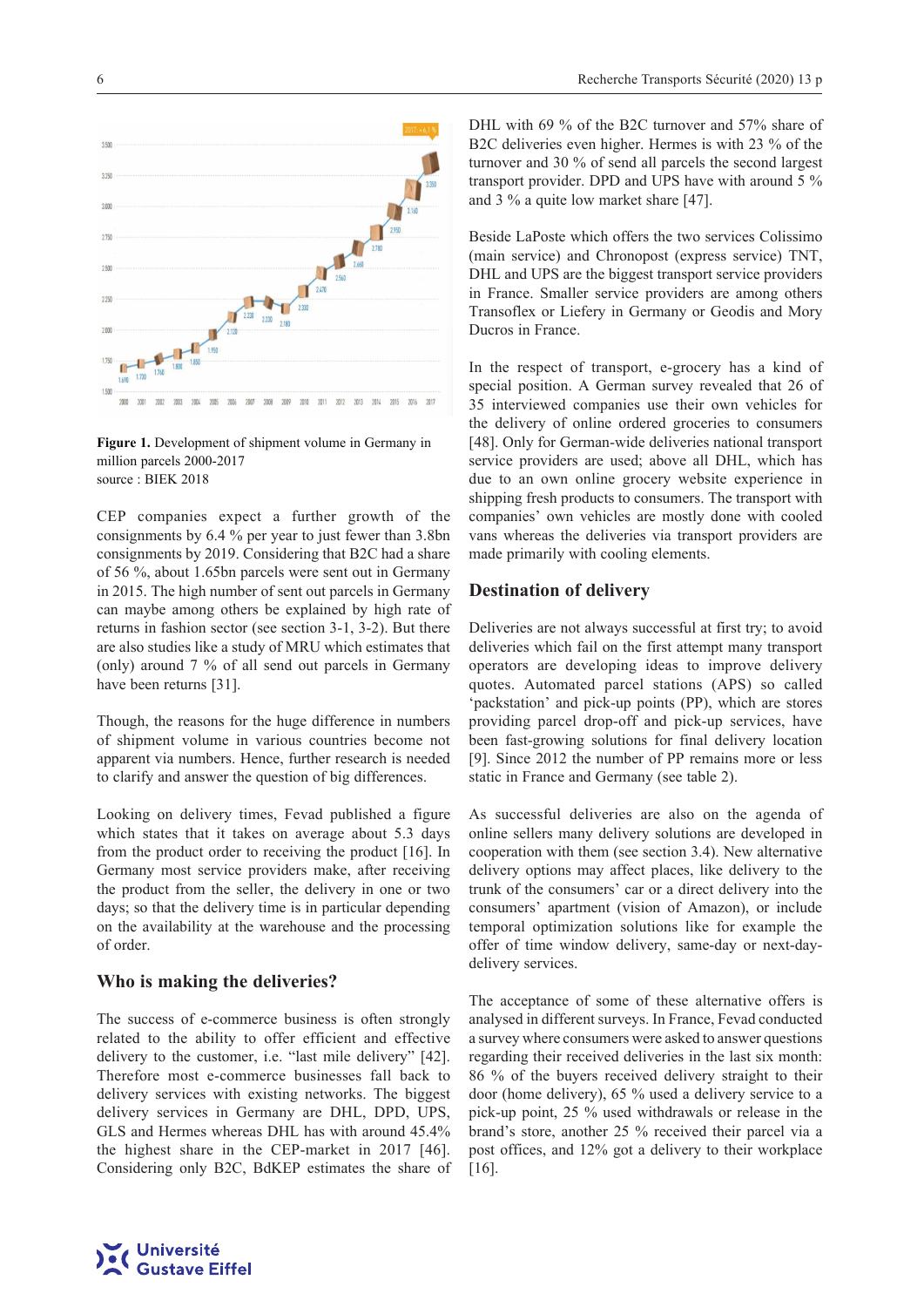| Company                                       | Service type* | Country | <b>No.sites 2008</b>  | <b>No.sites 2012</b>        | <b>No.sites 2017</b>                                 |
|-----------------------------------------------|---------------|---------|-----------------------|-----------------------------|------------------------------------------------------|
| PackStation<br>(DHL)                          | <b>APS</b>    | Germany | 1,000                 | 2,500                       | 3,000                                                |
| Paketshop<br>(Hermes)                         | PP            | Germany | 13,000                | 14,000                      | 14,000                                               |
| <b>GLS</b>                                    | PP            | Germany | $\mathbf{0}$          | 5,000                       | 5,000                                                |
| <b>UPS</b>                                    | PP            | Germany | $\mathbf{0}$          | $0(2,000 \text{ in } 2013)$ | 2,900                                                |
| Kiala/UPS                                     | PP            | France  | 3,800<br>(incl. M.R.) | 4,500                       | 4,000                                                |
| PickUp<br>(DPD,<br>Chrono-post,<br>Colissimo) | <b>APS</b>    | France  |                       |                             | 350<br>(200 at railway stations,<br>150 Post office) |
| Relais Colis                                  |               | France  | ٠                     | -                           | 4,700                                                |
| Mondial Relay<br>(M.R.)                       | PP            | France  | $3,800$ (incl. Kiala) | 4,300                       | 5,300                                                |

**Table 2.** Reception networks of selected transport providers in France and Germany

source: Morganti et al 2014; company's website

According to a survey of UPS Europe 2015, which was conducted in six European countries, most deliveries are sent to consumers' home. Only 35 % of purchases are sent right away to alternate delivery locations such as retailers' store, friend of family member, workplace, package delivery lockers or others. The use of deliveries in a certain time window or equal was not covered [35].

UPS also questioned which delivery option consumers would prefer [35]. Also with the result that the preferred delivery option is the home delivery service (see figure1). According to a UPS around 70% of all European consumers use this option.



**Figure 2.** Preference in delivery location (UPS 2016)

Considering alternative delivery networks it can be stated the number of lockers and pickup point networks is growing in Europe [9]. Beside lockers also a set-up of 'Drives' can be recognised. Drives are mainly set up by (multi-channel) grocers and offer the possibility that consumers can pick up their e-grocery orders at special sites themselves (mainly) by car.

Considering alternative deliveries, French consumers prefer delivery of parcels via local shops and collection points [49]. German consumers appreciate the announcement of a delivery in a certain time slot whereas free deliveries have a higher priority in France.

#### **Improvement measures for successful deliveries and latest developments**

To improve successful delivery, and avoid 2nd or 3rd try delivery, information via email about day of delivery, parcel tracking, contact to change day or time or place of delivery is offered by many transport providers. Furthermore, to extend the service more and more retailers prepare in cooperation with transport providers for same-day delivery or even deliveries within the next 30 minutes (Saturn Germany) /2 hours. Here it should be mention that the delivery within short time is above all an additional service expedited by Amazon to bring pressure to competitors but is meanwhile adopted by other retailers and may improve the successful delivery.

The very latest developments are the delivery to costumer's car and into customers' apartment/house. DHL Germany started a test phase where a delivery to the trunk of the car is possible. The delivery to the trunk is in the meantime approached for different automotive brands from different service providers. The delivery into the apartment is pilot project from Amazon, using a smart door lock and a camera. The customers' acceptance for these solutions remains open.

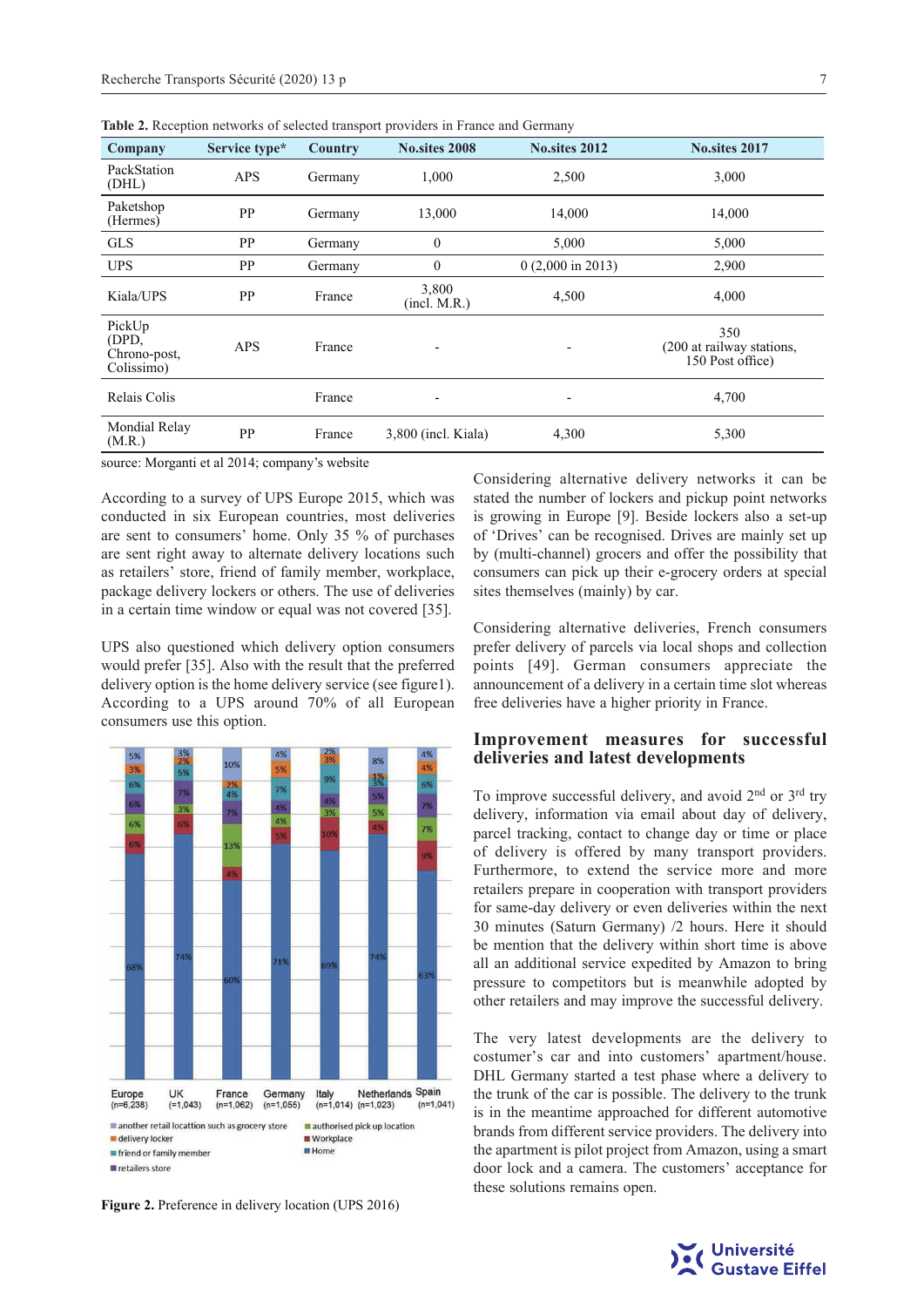Another new trend is that transport service providers go on the offensive to offer retailers a (an express) delivery service to consumers. The appealed retailers concern, besides big customers like Zalando or Amazon, often small shops which are located in inner cities. As one example for such a logistics provider 'Liefery' in Germany can be mentioned. Liefery is a same day service transport providers who offers a delivery from the shop to consumers within the next  $90$  minutes<sup>4</sup> .This service enables point of sales as well as online sellers to offer consumers an express home delivery. Hermes just bought around 30 % of Liefery's shares and is now holding the majority of shares [50]. The latest developments document that transport providers try to widen their service offer.

#### **3.4 Who is selling online?**

The number of companies that sell their products via the internet is increasing. Today, they take a variety of forms, online-only distributors (internet pure-players), multichannel retailers (click & mortar), mail-order businesses with an online-platform, online marketplaces, online shopping clubs (only for members), teleshopping, and manufacture-shippers [9]. The biggest online retailers on the European market are Amazon, Otto, Apple, Tesco, Home Retail Group, CDiscount. Zalando, E.Leclerc, Shop Direct, Next Pic, Carrefour, Vente Privée, Asda, Metro Group and John Lewis [15]. With a total annual turnover of 24.2bn  $\epsilon$ , Amazon is clearly ahead of the other online retailers which are grouped around 6 to 1.5bn  $\epsilon$  turnover in 2014.

With an eye on the national markets we see that almost all big retailers have internet presence. A study of Xerfi-Precepta quotes that more than 75 % of the French retailers have an ecommerce site. But there are some well-known retailers that still not offer e-commerce in France, such as Lidl, Aldi or Printemps [16]. The biggest French online sellers are Amazon and Cdiscount. In total we find more than 200.000 active online shops (+12 % compared to 2015) and more than 1bn transactions (+ 23% compared to 2015). E-commerce represents 7 % of the French retail market share [16].

In Germany 73 % of all retailers offer an online shop. Most online turnover is made via are online platforms such as amazon or ebay, followed by multi-channelretailers, producers, shopping clubs, and others [25]. The three biggest online sellers are Amazon.de, Otto, Zalando biggest online sellers in Germany [48].

Also in the UK Amazon is the biggest online retailer, followed by Tesco, Argos, John Lewis, and Next.

#### **Online players- latest developments**

The online world is fast moving where every day changes can be recognised. Borders between online and offline shops blur. More and more former permanent retailers start opening online shops. Not only retailers enter internet also the other way around. Some internet pure players started first steps to enter the city. Amazon recently opened a convenience store under the label 'Amazon Go' and a bookstore in Seattle [51]. According latest plans, the online giant plans also to open two grocery shopping sites in Seattle and another bookstore in New York. There are currently 29 Amazon pop-up stores in the US to "experience the full range of Amazon devices (Echo, Fire TV, Fire Tablets, Dash Button, and Kindle)". It might be reasonable assumed that with a success in the US market Amazon will launch similar efforts in Europe. In Germany, Zalando as one of the very first online pure players started a first initiative to enter the city by taking over the store network of a small retailer with 15 point of sales [52].

In Europe Amazon offers in more and more cities, e.g. London, Paris, Milano, and Berlin, a premium service named 'prime now'. Via this service, several thousand products can be received within a day or partly in an hour or less. The fast delivery times were primary offered via currier services, but supplemented little by little by own logistics and even crowd logistics (Amazon flex). Amazon just announced that they are planning to widen their 'prime now' assortment by adding new product lines. Today, already selected groceries are available in Munich and Berlin. According to latest plans amazon plans to sell pharmaceuticals. In a first step Amazon plans to work with existing pharmacies together but there are already speculations about a planned cooperation with pharmaceutical manufactures [53]. Amazon fresh, a delivery service for online ordered groceries, started in 2016 in London. Amazon announced that other European cities will follow. In light of these developments it can be stated that one of the biggest drivers if not the major driver is the online giant amazon who initiates developments - thus for example in the food market. With the announcement of Amazon that they will start to enter the food market by selling groceries online, many companies also started to make efforts regarding selling groceries online. Many providers hope by offering e-grocery before Amazon, and thereby being part of the early movers, they will succeed to stay in the market or to be at least one step ahead of Amazon [5]. Today we find around 250 online shops for grocery in Germany. 'Amazon fresh' entered in June 2017 the Germany grocery market and is expected to gain big market strength soon.

Cross-border e-commerce is another current development. The cross-border e-commerce is a possibility for companies to expand faster than focusing only on

<sup>4.</sup> Around 10% of all transport is made by Liefery's own drivers, the other 90% are forwarded to other express courier service providers.

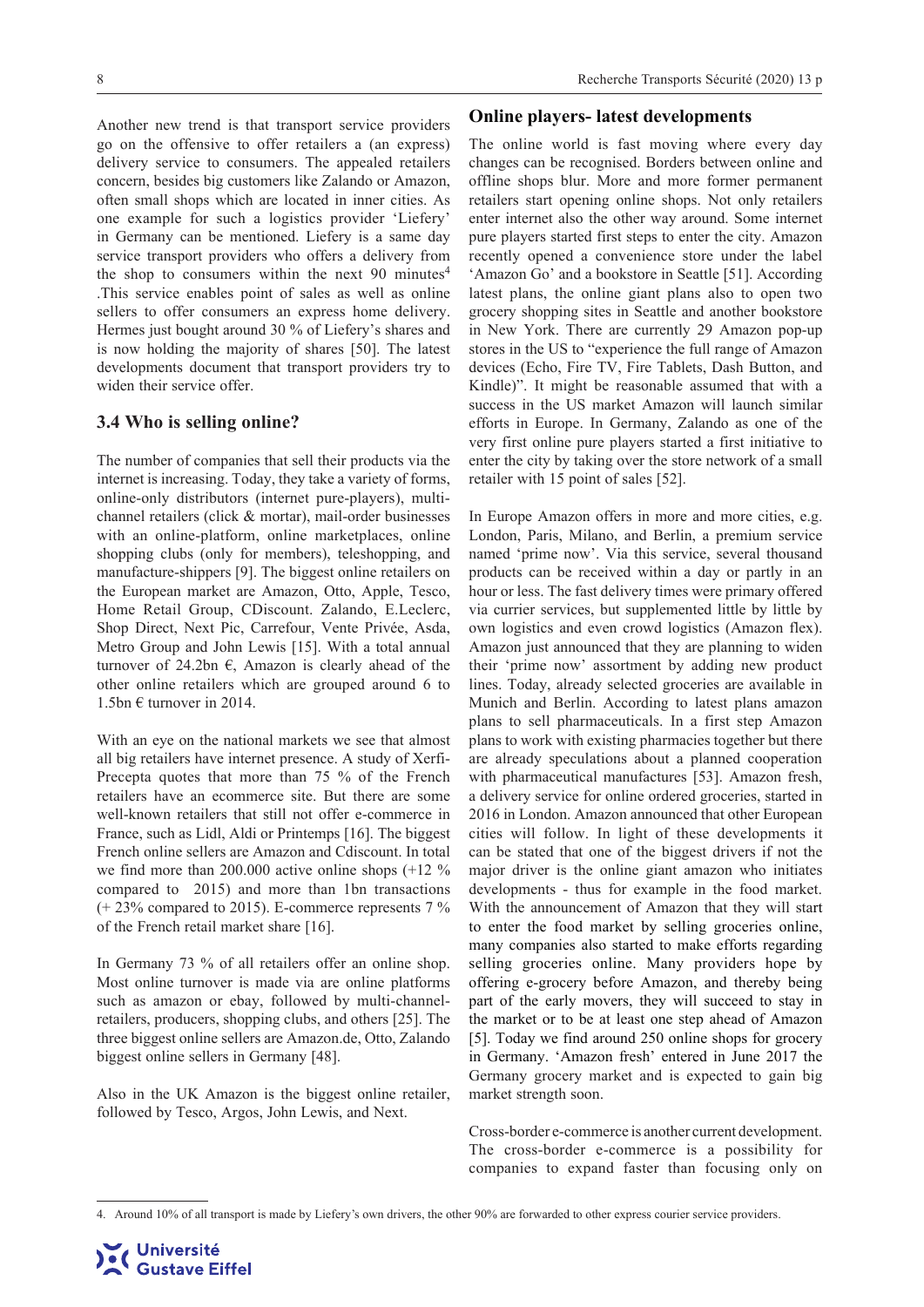domestic markets. In Germany cross border e-commerce from UK or the United States have the biggest share. But also Chinese firms enter European market, enhanced by platforms like 'alibaba' which enable Chinese producers a fast delivery. Today, China is already the third biggest cross-border seller for Germany. Chinese firms also try to be faster than domestic platforms by storing selected products in European warehouses, owned by the online marketplace that enable the contact between seller and consumer. In Germany, a loophole enables foreign companies to avoid customs as long as products have less value than 26  $\epsilon$ .

Cross border e-commerce is enhanced by existing payment methods. Meanwhile it is easy to buy from abroad as consumers often do not see a difference in the offered payment compared to domestic sellers. As a result consumers often do not think about where products come from as the product itself is in the centre of their interest.

A study of DHL express expects that cross-border e-commerce will grow twice as fast as inland e-commerce. Currently we see a growing cross border activity in the B2C sector. ECommerce Europe reports that we see a growth of 16 % in cross-border e-commerce all over Europe [23]. The increase is even bigger in France  $(+21\%)$  and UK  $(+20\%)$ . In Germany about 12% compared to 2014, whereas most products have been shipped from UK, US and China.

#### **Retailer ordering and delivery service trends**

Convenience for the consumer is in the centre of companies' interest. In this context the delivery is one core competence which actually starts with the ordering options for consumers. To be precise: the online seller offers during the ordering process different delivery opportunities. A few years ago it was quite common that after the consumer chose and ordered a product, the average delivery took - depending on the seller, origin and type of product – two to five working days, while the transport provider was set by the seller. Today, many online retailers offer the opportunity that beside a delivery time also the transport service provider can be selected by the consumer. In Germany often free shipping is offered if the delivery is expected to take two to five day while consumers are paying for a premium or faster delivery.

The delivery service is also in the focus of Amazon. With 'prime now' amazon offers a same-day delivery service. The service is already available in 20 German cities whereas the availability of products differs in the cities. The biggest product range is (with about 15 000 articles) currently offered in the cities of Berlin and Munich. In France the service is offered in Paris using a logistics centre of 4 000 m² in Paris region [54].

A further new development is that Amazon builds own APS for parcels. After first lockers were implemented in UK, the service is now, with already 400 lockers in 2018, also available in Germany. The automatic parcel lockers which are personalized and named like 'Franka' or 'Rolf' are mostly located at petrol stations but can sometimes be found on grounds of supermarkets. The French Amazon lockers seem to address more the non-motorised shoppers as they are preferably located in shopping centres.

The aim of Amazon is to build up their own logistics, the offer of 'prime now' is thereby used for being able to analyse the order behaviour of consumers better. Currently amazon uses not yet own transport providers for enabling the same day and within next hour deliveries but small service providers like Liefery, Rico Logistics, Interkep, Systemlogistik, Krae Transport, or AZ Logistik. The appliance of own logistics divisions with own sorting systems and cooperation with currier services called 'amazon logistics' testimony amazons plans for a greater independence. General it can be stated that a same-day delivery service becomes, at least for cities, more and more a standard feature for leading online retailers. With this development also the need for inner city warehouses will grow as long as providers cannot refer to an existing network of point of sales.

Three quarter of the top 500 UK retailers offer next day deliveries in 2015, about 29 % of the retailers give the opportunity that consumers can choose a day for their delivery, and 13 % offer a time slot to be chosen by the consumer and about 5% offer a same-day delivery option [55].

Most parcels are sent out via transport providers, but depending on which type of product is shipped also e-retailers have created their own network and use own transport fleet e.g. food sold online (see section 3.3).

Another trend is the set-up of 'Drives'. In France the offer is with more than 2 000 sites already nationwide established but it can be assumed that the offer will be spread in other European countries. The service is mostly offered for groceries and enables the consumer to pick up their online ordered products themselves by avoiding to collect the product one by one in the supermarket and to que up at the cash desk. For other product groups than groceries the 'click & collect' in shops is increasingly offered.

Latest developments include that some online retailers have subcontractors or even offer an own transport service only for their products, like Zalando has one for selected products in the area of Berlin.

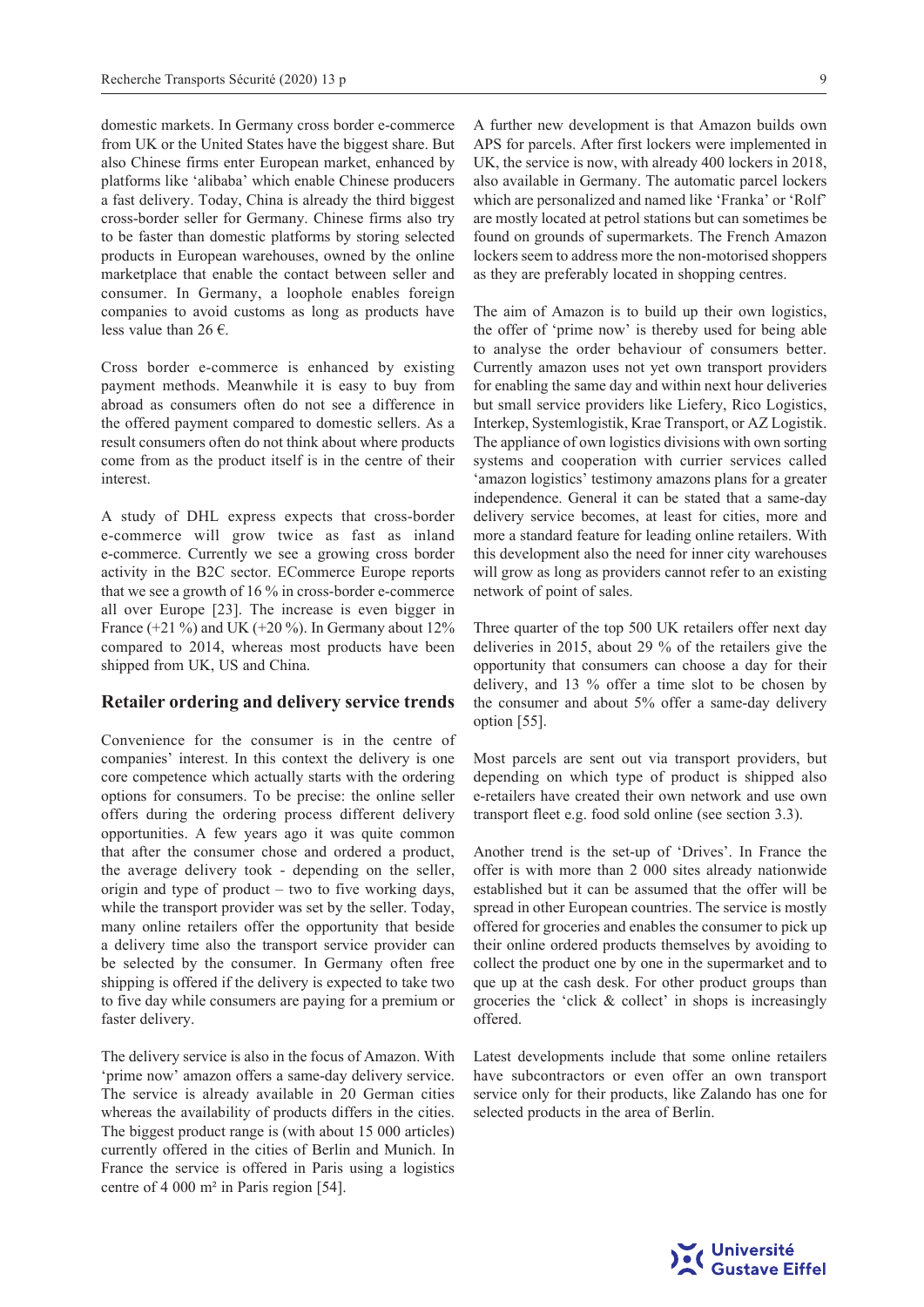### **4. Synthesis of results, discussion and conclusion**

considering consumer behaviour, transport aspects as well as the main drivers for the development, focusing on the French and German market. Table 3 summarises the similarities and differences in France and Germany.

The aim of the present paper was to summarise the current development and future trends in the field of e-commerce

**Table 3.** Summary of similarities and differences in France (F) and Germany (G)

|                               | <b>Similarities</b>                                                                                                                                                                                                  |                | <b>Differences</b>                                                                                                                                                                                                                                                                                                                                                                                       |
|-------------------------------|----------------------------------------------------------------------------------------------------------------------------------------------------------------------------------------------------------------------|----------------|----------------------------------------------------------------------------------------------------------------------------------------------------------------------------------------------------------------------------------------------------------------------------------------------------------------------------------------------------------------------------------------------------------|
| e-commerce<br>development     | the market share in retail<br>increases<br>development towards short<br>delivery periods                                                                                                                             |                | higher turnover in G<br>higher e-commerce share of GDP in F                                                                                                                                                                                                                                                                                                                                              |
| Consumer<br>behaviour         | number of e-shoppers is<br>۰.<br>growing steadily<br>growing m-commerce,<br>clothing and media/enter-<br>tainment/electronics are<br>the most popular physical<br>product groups                                     |                | higher average spending by e-shopper in F<br>use of click and collect (especially for grocery) in F<br>most common payment method in $\mathbf{F}$ : credit card; in $\mathbf{G}$ :<br>payment on account, direct debit and via paypal (online)<br>e-grocery more advanced in F<br>higher number of returns in G                                                                                          |
| <b>Delivery</b><br>structures | home delivery most fa-<br>voured<br>establishment of alternative<br>delivery points<br>e-grocers use own delivery<br>services<br>delivery services active in<br>both countries: DHL, UP-<br>S, DPD, TNT (FedEx), GLS | $\blacksquare$ | click & collect are especially according to drives well<br>established in F<br>according to statistics, number of shipments is 3 times<br>higher in G<br>rapid delivery times further developed in G<br>delivery services <sup>5</sup> only active in F: LaPoste with Colissi-<br>mo & Chronoposte, Mondial Relay <sup>6</sup> , Geodis; in G: Her-<br>mes <sup>7</sup> , smaller companies like Liefery |
| <b>Market players</b>         | online platforms have<br>biggest turnover and sales<br>growth                                                                                                                                                        |                | (more ) brick and mortar grocers have online shops for<br>food in F                                                                                                                                                                                                                                                                                                                                      |

Europe experienced a large increase in online sales in the last decades. The neighbouring countries France and Germany have with UK leading sales statistics in Europe. Beside common features in context with e-commerce there are differences (table 3) for example in consumer behaviour when using click and collect which result in different consequence for transport. Regarding the situation today it can be stated that even though France has fewer inhabitants it is more money spent online there than in Germany (table 1,3). In future, due to expansion of offered products and service as well as comprehensive internet availability, online spending will grow further not only in both countries but Europe wide. Current developments show that m-commerce will drive the merge of on- and offline forward so that soon shopping will not only be considered as an outdoor or indoor activity but on the way. Also the barriers between online and physical shops, information and purchase will blur. In this context the authors see a need for surveys asking what is when how frequently purchased online.

Regarding the companies that offer products online, we see more and more specialized online retailers, focused on particular categories, which often sell through online market places. Similarly the segment of e-grocery grows. For multichannel retailers, including e-grocers, the 'clickand-collect' system as well as the implementation of drives will probably become a key part of their strategy. Thereby it can be stated that 'Click & Collect' is just one of the phenomena that show that online shops and local presence do not always exclude themselves but can be a good match.

Beside national also international traders are looking for new costumers. The globalisation pushes new players into the national markets and with the help of the internet sellers can get easily contact to consumers in foreign markets. Also in this context a successful delivery is, especially in terms of foreign companies, besides marketing one key element of costumers' satisfactions and so in the end for success. Premium services like fast delivery will be challenging for international transport providers like UPS or DHL. But beside the big players also other foreign service providers, like Chinese logistics provider ZTO express, will benefit from the cross-border development.



<sup>5.</sup> List of companies does not claim to be complete, only the biggest players are listed

<sup>6.</sup> Mondial Relay has a cooperation with Hermes for deliveries from G to F

<sup>7.</sup> Mondial Relay has a cooperation with Hermes for deliveries from G to F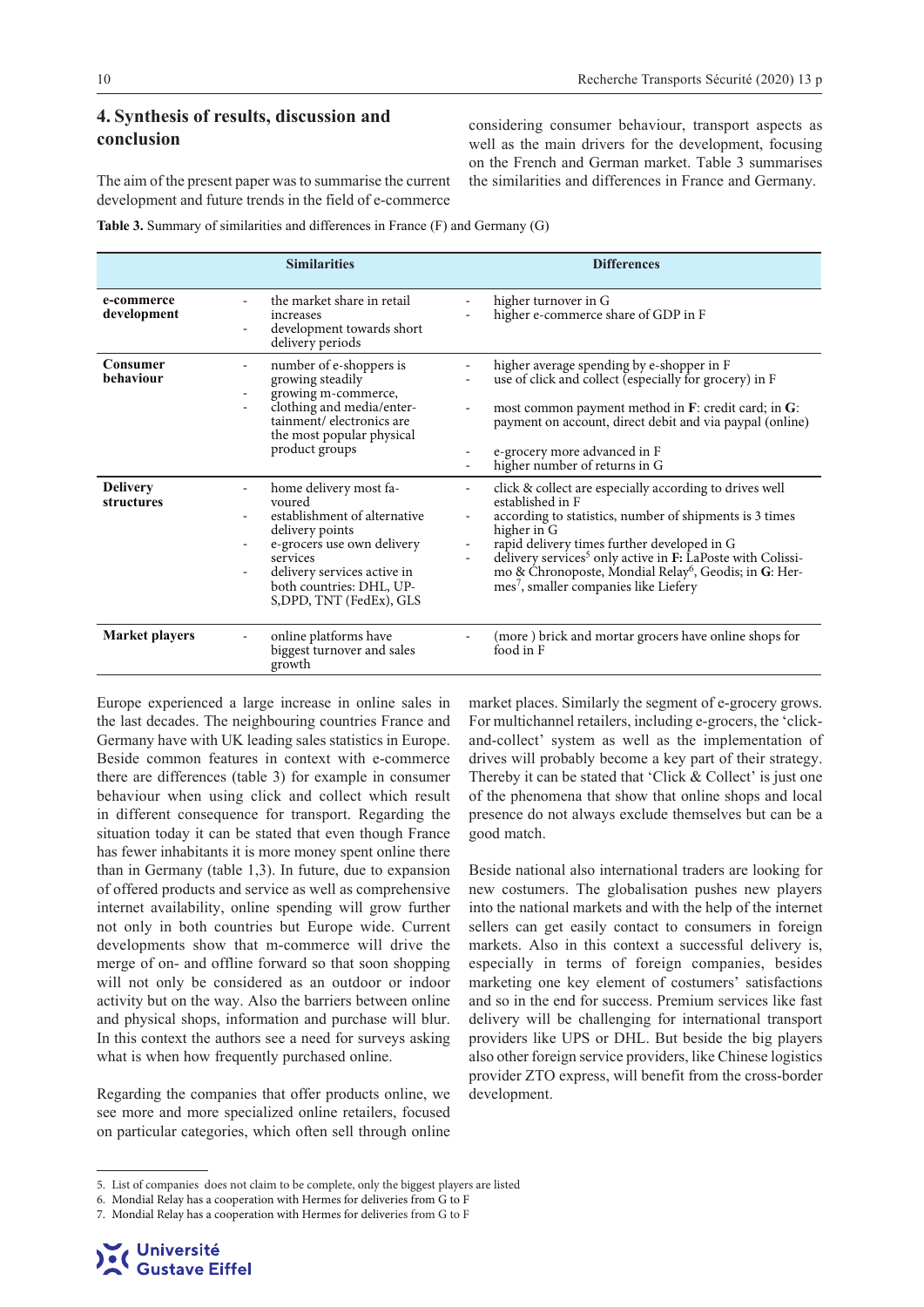Despite some national differences the future developments will be similar in France and Germany regarding transport issues: the growing online shopping is generating an increasing demand for dedicated delivery services. This development accompanies with logistics challenges and will bring changes regarding

– time critical delivery (same-day-delivery and next day deliveries),

size of shipment (on going trend towards smaller shipments),

– online purchased items (FMCG as one of the fastest growing products),

having effects on locations for distribution centres and warehouses, traffic flows and delivery concepts. The delivery services will thereby play a special role both in metropolitan areas and in rural areas. In particular, the growth of e-commerce has influenced the increasing fragmentation of the consignments in the last mile to the commercial supply market, and contributed to increasing urban freight traffic and traffic jam – the latter especially trough parking in the second row. Accessibility represents an increasing problem. Therefore a further increase of urban deliveries along with a possibly intensification of the traffic situation can be seen critically, not only from city dweller and municipality but also from transport service provider perspective. Considering that for the transport service providers "time" (not only size of route but time at stop), "number of stops" and "a successful delivery" can be seen as essential for keeping costs for last mile low, solutions in these fields have been of interest in the last years. As a result there have been efforts to improve successful deliveries at first try or to bundle shipments, just to mention some. Currently there is still especially a demand for home deliveries but it can be expected that the acceptance and usage of alternative delivery solutions like the delivery to parcel lockers or shops will grow. The authors assume that consumers need time to get used to new services and that it needs time to adopt them in their daily life as well as to their daily routines. As the network and the possibilities are there consumers will soon integrate offers into their everyday life. These alternative solutions have often bundling effects and can reduce the number of stops. The use of 'drives' is already well established in France, at least for e-groceries. Nevertheless it should be rethought what happens if these alternative delivery solutions will not be accepted - do supply concepts have to be reconsidered?

Currently micro consolidation-hubs are seen as an alternative solution, also enabling the delivery with alternative vehicles such as cargo bikes. Admittedly, the establishment of micro consolidation hubs sounds revolutionary but will only work on the very last miles. On the basis of the survey of Gruber et al., that estimated the mean distance for cargo bikes with around 5 km, it can be assumed that cargo bikes are useful for the delivery on the very last 2-5km (depending on their

load) [56]. Facing up to 10 million parcels a day a dense concentration of micro-hubs would be needed though. Although the establishment of micro-consolidation hubs seems to be no comprehensive solution, it will be useful at hot spots and in inner city centre areas and can bring punctual release. In connection with political measures, such as bans on certain types of vehicle entering cities or creation of low emission zones, inner-city microconsolidation depots are also highly discussed. 'No drive zones' and the establishement of packing stations close to residential areas lying in these zones are conceivable, too. The concepts to handle growth in shipments shouldn't be limited to specific areas but strive for a systemic approach, e.g. making use of rail and rivers for inner city deliveries, bundling of shipments, delivery restrictions to certain days or hours, area-specific delivery times. And in light of the local goods transport the question arises: Is it possible to reorganize the current decentral delivery structures? And how can research help to alleviate today's situation best?

The authors identified beside the big market players, i.e. Amazon, also the transport service providers as main drivers which shape the current e-commerce and delivery situation, whereas municipalities act recently more reactionary. This may be changed in nearby future with regulations such as to traffic prohibitions or others. An example for service providers who already rethink their concept of deliveries and develop ideas for improving their delivery success and to bundle good flows, one German transport service provider can be mentioned here: Hermes is planning to make home deliveries only for surcharge, only a delivery to a parcel shop will be without surcharge.

Small depots in inner urban areas are on the on the agenda of (transport) service providers but also vendors like Amazon who are searching -due to short time deliveries – the proximity to end-consumer, too. To avoid costs for inner city rents and for being able to react within short time also moving micro depots emerged (currently Amazon runs a few for 'amazon prime'). Depending on the segment, the distribution for online ordered products has different start of departures. Currently often POS used as consolidation centres for e-grocery, but with further growing there will be a need for distribution and consolidation centres close to cities and /peri-urban areas for supplier depots. Thus a research on differences of location for distribution in the different online segments seems interesting.

Looking on click-to-possession, we see from retailers' perspective room for improvement as it takes on average 5.3 days from the product order to receiving the product in France [16]. The click-to-possession is especially for online pure players of interest to gain a competitive not only to physical stores but also to market leaders like Amazon. Subsequently, logistics is becoming more and more consumer oriented, facing greater demands

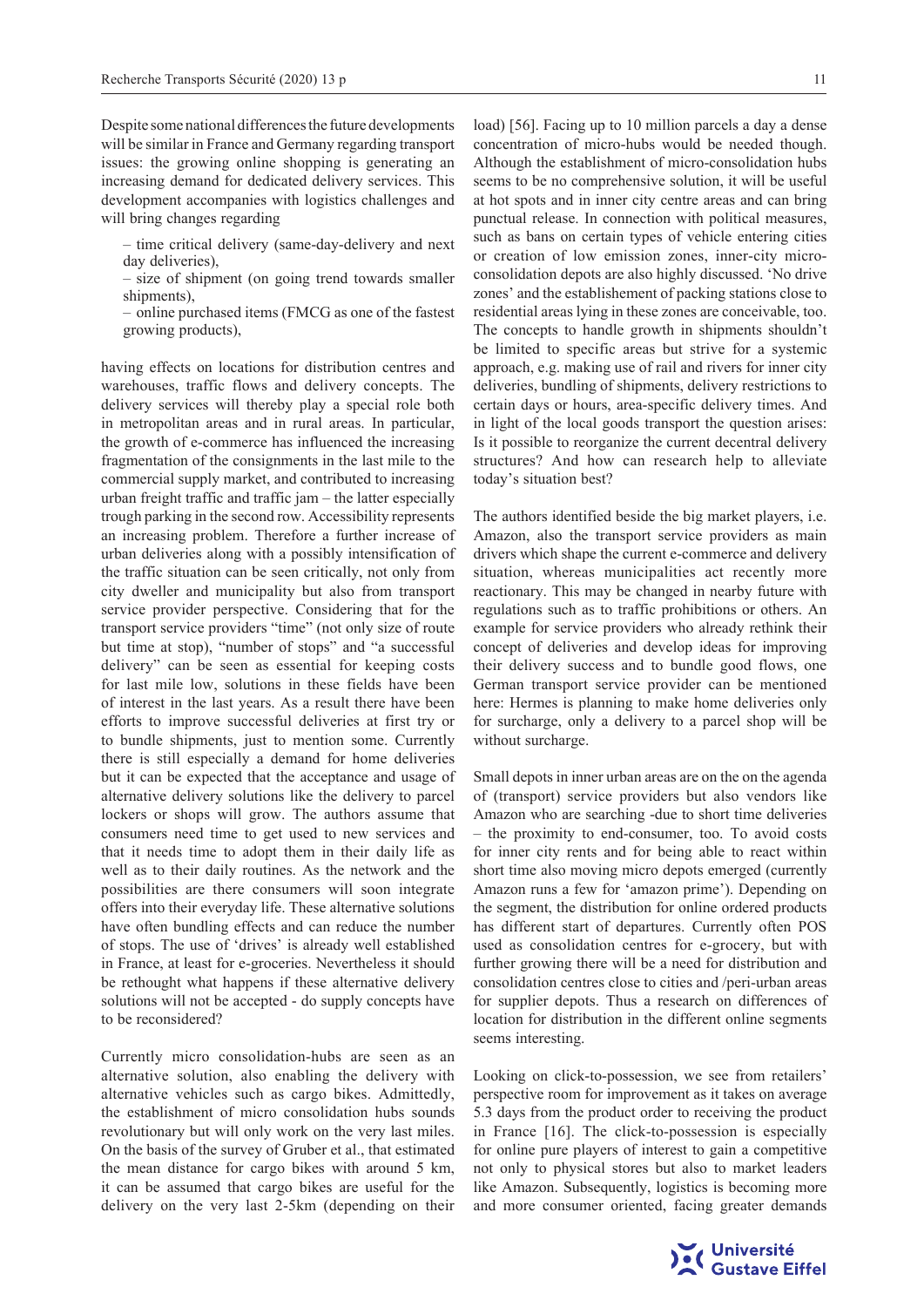regarding deliveries. Same day delivery will be one big topic at least for some product groups as for example groceries. But attenation should be paid as fewer lead times result in less efficient logistics (individual shipments not bundled) and thus in more delivery traffic.

The authors see a need on research to link the shape of delivery solutions to consumer behaviour in different countries, especially for e-grocery as this is currently the segment with strongest growth rates. Thereby the effects of consumer behaviour on traffic require a special consideration. The impact of online shopping on individual (shopping) trips and the use of alternative delivery options and its impact on individual trips (e.g. additional ways for using click and drive?) are not yet sufficient examined. Likewise, consequences of new networks and new delivery concepts on pre-existing logistics structures should be more investigated. In context to traffic flows the authors see also a gap in translating generated turnover or purchased items to number of parcels or generated delivery trips. On a general note, the increasing e-commerce turnover can be linked to increasing shipments and delivery traffic, surely, but not to concrete figures. With a growing in shipment volume the delivery networks, e.g. in form of parcel lockers and shops but also in terms of urban freight centres, were widened for being able to enable an increase in delivery performance. The construction of these new networks which means more and smaller delivery areas and the increase in performance go along with a growing number of delivery trucks. Do these smaller delivery areas provide good opportunities for alternative delivery vehicles? And what about congestions, alternative delivery vehicles may be helpful in context with air pollution but as they often go along with more and smaller vehicles, are they also helpful for avoiding congestions? In this respect, the question should be addressed how the current decentralised delivery system can be (more) bundled? Longer lead times from ordering to the delivery may help for optimising the logistics efficiency from retailerside but what other possibilities ae there to manage the overall situation? Another interesting issue is that the growth in e-commerce accompanies new urban space requirement; what does this mean for urban transport/ traffic? Altogether many research questions are still not sufficient investigated. Research to explain the huge differences in overall shipment volume in France and Germany would also be of relevance (section 3.3).

#### **References**

- 1. Koufaris M, Kambil A, LaBarbera P (2001-2002) Consumer Behavior in Web-Based Commerce: An Empirical Study. In: International Journal of Electronic Commerce, Vol 6 No 2: 115-138
- 2. Park C, Jun J (2003) A cross‐cultural comparison of Internet buying behavior: Effects of Internet usage, perceived risks, and innovativeness. In: International Marketing Review, Vol 20, Issue 5: 534-553
- 3. Schröder H, Zaharia S (2008) Linking multichannel customer behavior with shopping motives. In: Journal of retailing and Consumer Services 15:452-468
- 4. Hesse M (2002) Shipping news: the implications of electronic commerce for logistics and freight transport. Resources, Conservation and Recycling, vol. 36, n° 3: 11- 240
- 5. Seidel S, Marei, N, Blanquart,C (2016) E-grocery and promotion of innovative logistics solutions for cities. In: Transportation Research Procedia 12: 825-835
- 6. Belin-Munier C (2017) Modèles d'affaires, logistique et innovation : le cas du e-commerce. ISTE OpenScience, London, 22 p
- 7. Abbad, H, Durand, B, Senkel, M (2014) La mutualisation physique et informationnelle en logistique. In Organisation, information et performance, Edition: 1ère, Chapter: La mutualisation physique et informationnelle en logistique, Publisher: PUR, Editors: Presses Universitaires de Rennes, pp 33 - 41
- 8. Ducret R (2014) Parcel deliveries and urban logistics: Changes and challenges in the courier express and parcel sector in Europe—The French case. In: Transportation Business & Management, 11: 15-22
- 9. Morganti E, Seidel S, Blanquart C et al (2014) The impact of e-commerce on final deliveries: alternative parcel delivery services in France and Germany. Transportation Research Procedia. Volume 4: 178- 190
- 10. Motte-Baumvol B, Belton-Chevallier L (2014) Les effets de la vente en ligne sur les inégalités territoriales d'accès aux commerces. Vers un nivellement des disparités urbain-périurbain ?. Rapport de recherche pour le PUCA
- 11. Mareï N, Aguiléra A, Belton Chevallier L et al (2016) Pratiques et lieux du e-commerce alimentaire. Netcom, 30-1/2 : 119- 138
- 12. Aguilera A , Guillot C, Rallet A (2012) Mobile ICTs and physical mobility: Review and research agenda. Transportation Research Part A: Policy and Practice, 46 (4): 664-672
- 13. ITU (2014) ICT data for the world
- 14. Riehm U, Petermann T, Orwat C. et al (2003) E-commerce in Deutschland. Eine kritische Bestandsaufnahme zum elektronischen Handel. Sigma, Berlin 475 p
- 15. ECommerce Europe (2016) B2C ECommerce report Europe 2016
- 16. Fevad (2016) Key Figures
- 17. ECommerce Europe (2018) B2C ECommerce report Europe 2018
- 18. Statistisches Bundesamt (2017) Auf einen Blick. Binnenhandel 2014
- 19. Fevad (2015) Key Figure. Paris
- 20. ECommerce Europe (2013) Europe B2C ECommerce Report 2013
- 21. ARCEP (2012) Observatoire annuel des activités postales en France, année 2011. Paris: ARCEP, 36 p